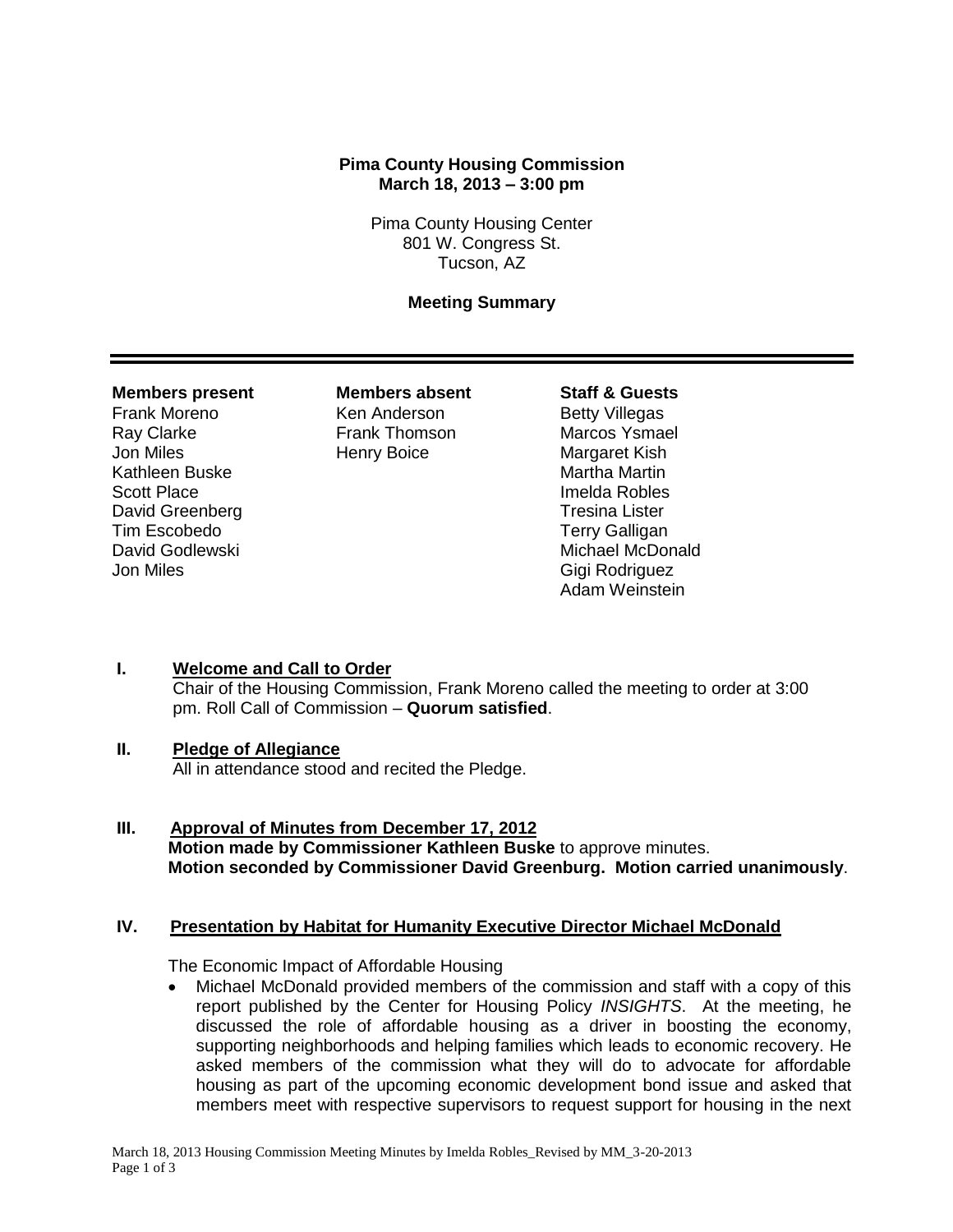bond election. Michael McDonald also invited members of the commission to attend the upcoming Pima County Bond Commission meeting scheduled for Friday, March 29, 2013, at 8:00 a.m. at the Wilmot Library. At this meeting, it was recommended that commissioners speak on behalf of housing and deliver a letter from the Commission in support of housing as part of the next bond issue.

## **V.** Update and Discussion

Update on Future General Obligation Bonds for Affordable Housing

- Betty Villegas discussed where we are with GO Bonds for affordable housing and reiterated the importance of keeping contact with elected officials who appointed commissioners. Betty will continue to send notices regarding the agenda for the advisory committee
- Margaret Kish added that bond packages are being looked at now, date back to 2006- 2007, for 2008. Mr. Huckelberry began to introduce a new concept for economic development bonds which include road improvements, construction, and infrastructure. This bond package is believed to be something voters will approve.

## Gadsden Project (Development Team)

 Betty Villegas reported the development team is currently proceeding with the complex HUD loan application. Also, the county attorney advised staff that it is too early to begin the contract process as requested by the commission. The county attorney and Gadsden Project attorney have made initial communication contact and are prepared to work through the process at the appropriate time.

# **VI.** Discussion and Possible Action Items

Marana Project

• Betty reported to the commission that in a letter dated January 29, 2013 from county staff to the Town of Marana, the date of the next meeting of the housing commission was incorrectly stated as March 19, 2013. When informed of the correct meeting date of March 18, 2013, T Van Hook of Marana indicated no one was able to attend the meeting.

Items of Discussion:

- Town of Marana has not contacted the county by written correspondence, emails or phone calls prior to an email sent 03/18/13 by T Van Hook to Betty Villegas despite Chair Moreno's letter dated 01/29/2013 requesting the Town of Marana to provide an update immediately to the commission.
- Whether the typo on last meeting was reason for Town of Marana not to be present at 03/18/13 meeting
- Whether Commission is obligated to wait until March 19, 2013 deadline.
- Whether the commission is preventing other viable projects from using this money now while holding Marana's request for \$600,000
- Whether Marana may reapply their allocation after they are de-committed to the Honea Heights Project and available through a new request for proposals and whether they may apply future funds as a result of new bond issues.
- Whether a request for proposals should be limited to funding caps and funding priorities.